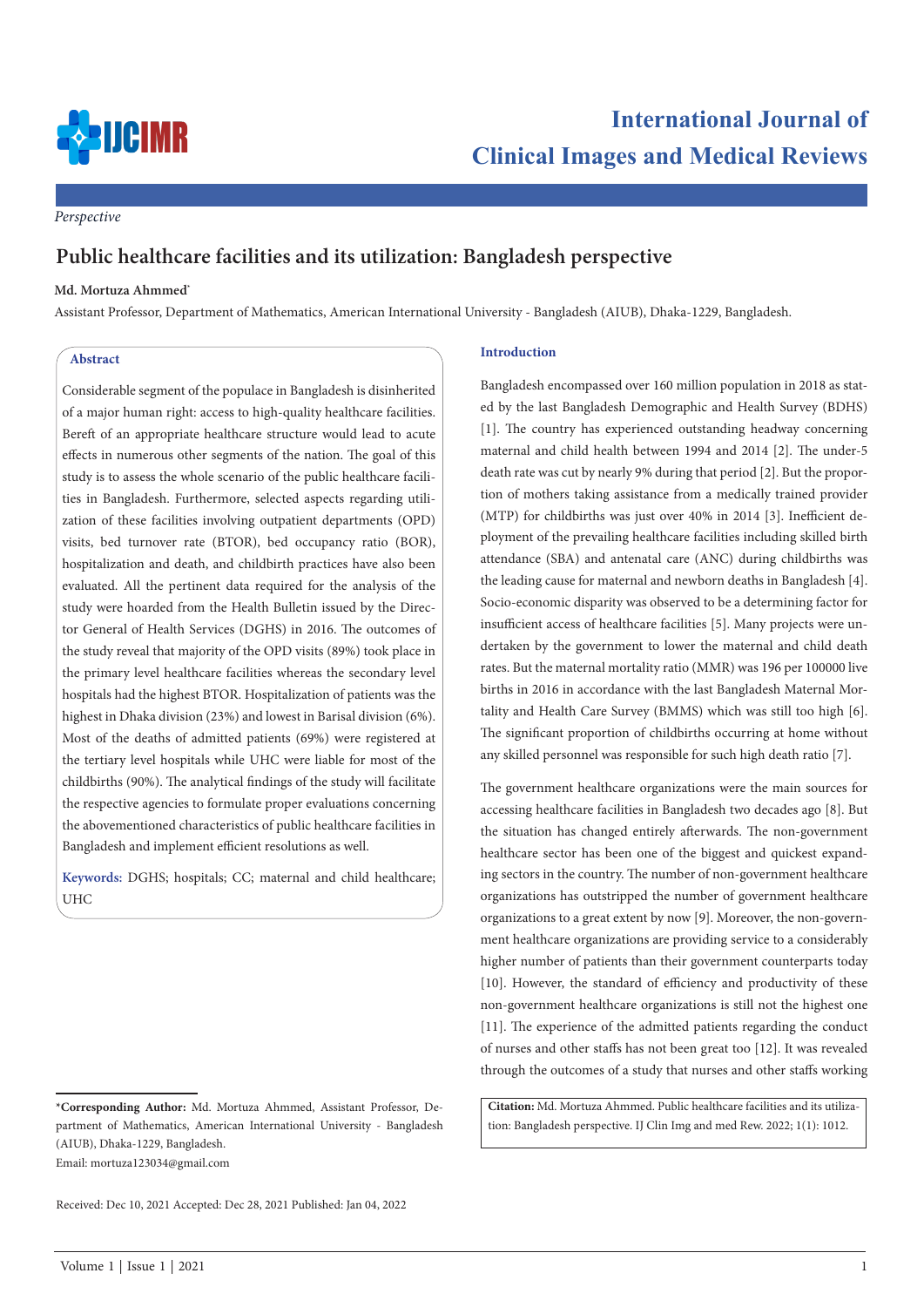for the non-government healthcare organizations in Bangladesh endured mediocre socio-economic status [13]. Consequently, they were unable to deliver explicit service owing to cultural impediments.

A directive was endorsed by the government of Bangladesh in 1982 to safeguard its citizens from delinquency of the non-government organizations and ensure their rights as well [14]. Although the government is feverish in promoting the non-government healthcare sector, adequate attention has not been given in sustaining the liability and good ascendancy to standardize the sector [15]. Therefore, people's right to healthcare facilities were downplayed. Healthcare facilities provided by the non-government organizations mainly benefited the people of superior economic status [16]. Although the non-government healthcare sector is a crucial part of the healthcare system in Bangladesh, its service is still limited to those who can afford to reimburse [17]. In this study, overall scenario of the public healthcare facilities in Bangladesh has been assessed. Additionally, selected features regarding utilization of these facilities including outpatient departments (OPD) visits, bed turnover rate (BTOR), bed occupancy ratio (BOR), hospitalization and death, and childbirth practices have also been evaluated.

#### **Methodology**

The apposite information entailed to assist the analytical goal of this study have been accumulated from the Health Bulletin issued by the Director General of Health Services (DGHS) in 2016 [9]. Bangladesh is a country alienated into 8 executive divisions which are dissented into 64 zilas. The zilas are further divided into 495 upazilas. The primary level healthcare is endowed via 482 public hospitals at the upazila level. The secondary level healthcare is given through 64 district hospitals while the tertiary level healthcare is ensured by 33 hospitals. An antrostomy of the left maxillary sinus was performed, fracturing an implantation pedicle osteoma in the lateral-external wall, drilling the implantation base, the rest of the normal mucosa (**Figure 2**). Pathological report: biopsy (B-16-472) that coincides with the presurgical diagnosis: spongy osteoma of the maxillary sinus, mucosa without cellular atypia.



# **Figure 1:** Conceptual framework.

Descriptive analyses based on certain features about existing healthcare facilities and its utilization at different levels in Bangladesh have been performed in this study. Some of the key facets include outpatient attendance, bed turnover rate [BTOR=Number of admissions/Number of beds], bed occupancy ratio [BOR=(Total inpatient days\*100)/(Number of beds\*365)], admissions and death rates of the admitted patients etc. The corresponding statistical analyses have been performed by Microsoft Excel-365 to accomplish the objectives of this study.

# **Results and Discussion**

# **Primary level healthcare facilities**

The primary level healthcare delivered through massive public healthcare services offers open medical facilities to citizens at the community stage. Community clinics (CC), maternal and child healthcare, residential healthcare, school healthcare package, and adolescent healthcare package are the major components of primary level healthcare facilities.



**Figure 2:** Distribution of primary healthcare facilities [Source: DGHS] CC are the bottom tier healthcare facilities providing services to nearly one crore underprivileged rural people monthly. Since a significant part of the population procures healthcare facilities from the CC, physicians at the UHC are having extra time to manage the complex and emergency cases. There are 22046 residential health employees, 79% of them are health assistants, 16% are assistant health supervisors, and 5% are health supervisors [9]. The DGHS has been arranging training for the birth attendants in almost 94% upazilas since 2003 so that they can persuade people to utilize the available primary healthcare facilities.

# **Secondary and tertiary level healthcare facilities**

The secondary and tertiary level healthcare facilities offer sophisticated services compared to its primary counterpart. The district hospitals are defined as the secondary hospitals while the medical college hospitals providing specialty healthcare across disciplines are defined as the tertiary ones. Hospitals providing high-end health facilities in certain areas are also termed as tertiary hospitals.



Figure 3: Divisional allocation of secondary and tertiary hospitals [Source: DGHS].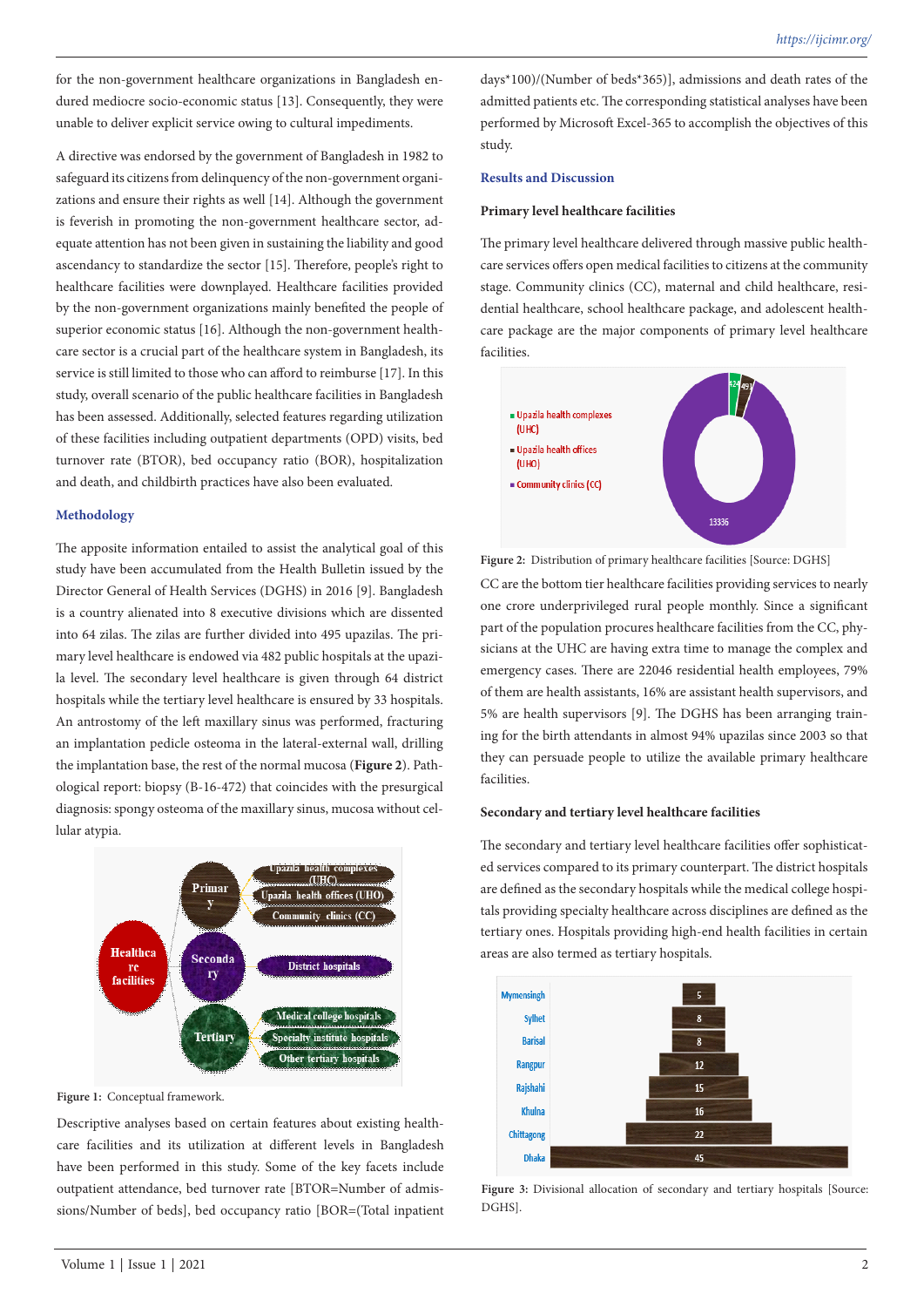Figure 3 indicates the dissemination of secondary and tertiary hospitals according to governmental division in Bangladesh. Dhaka possesses the maximum number of secondary and tertiary hospitals, while Mymensingh has the lowest ones. Nonetheless, the dissemination will be altered when the newly built government medical college hospitals begin their operation [9].



**Figure 4:** Number of beds in secondary and tertiary hospitals by division [Source: DGHS].

**Figure 4** demonstrates the allocation of beds in the secondary and tertiary hospitals according to governmental division in Bangladesh. As expected, almost 40% of beds are available in hospitals under Dhaka division, while Mymensingh has the least ones. Number of beds work as a proxy to evaluate the strength of prevailing healthcare facilities across the geographic divisions.

# **Utilization of healthcare facilities**

Utilization of healthcare facilities is the usage of available healthcare facilities by people to prevent and cure health related complications. Utilization of public healthcare facilities has been increasing incessantly over the years in Bangladesh.

**Outpatient departments (OPD) visits:** Over 170 million OPD visits transpired in 2015 across different levels of healthcare facilities as demonstrated by **Figure 5**. It can be clearly observed in figure 5 that the superior the hierarchical level of healthcare institution, the greater is the load of patients.



Figure 5: Distribution of OPD visits according to healthcare facilities [Source: DGHS].

It is apparent from figure 5 that majority of the OPD visits (89%) took place in the primary level healthcare facilities. Over 100 million OPD visits were covered single-handedly by CC, followed by UHC, district hospitals and medical college hospitals respectively. Merely 5% of the visits happened at the tertiary level hospitals. This clearly indicates that utilization of the primary level healthcare facilities is resulting in lesser

burden of patients at the tertiary level hospitals.

**Bed turnover rate (BTOR):** BTOR is a measure of the efficiency which demonstrates the pace of rotating the admitted patients in hospital beds. A high BTOR implies that the corresponding hospital provides basic treatments only while a low BTOR implies that fewer hospital beds are being utilized and the corresponding hospital might retain the patients needlessly. However, a small BTOR is anticipated if the hospital deals with patients affected by chronic diseases. In short, the BTOR of tertiary level hospitals is expected to be lower than that of the primary as well as secondary level hospitals.



Figure 6: Distribution of BTOR according to healthcare facilities [Source: DGHS].

Figure 6 displays the distribution of BTOR according to healthcare facilities in 2015. It indicates that the tertiary level hospitals had BTOR on the lower side while the primary and secondary level hospitals had BTOR on the upper side in 2015.

Bed occupancy ratio (BOR): BOR, on the other hand, is a measure of the deployment of existing bed-capacity which indicates the acceptance level of the hospitals among the patients. It differs with the type of existing services in the hospital. The BOR of tertiary level hospitals is anticipated to be higher than its primary and secondary level counterparts.



Figure 7: Distribution of BOR (%) according to healthcare facilities [Source: DGHS]

Figure 7 demonstrates the distribution of BOR (%) according to healthcare facilities in 2015. It is apparent from Figure 7 that the medical college hospitals have the maximum BOR while the UHC at the primary level have the minimum one.

**Hospitalization and death:** Figure 8 shows the allocation of hospitalization according to various administrative divisions of Bangladesh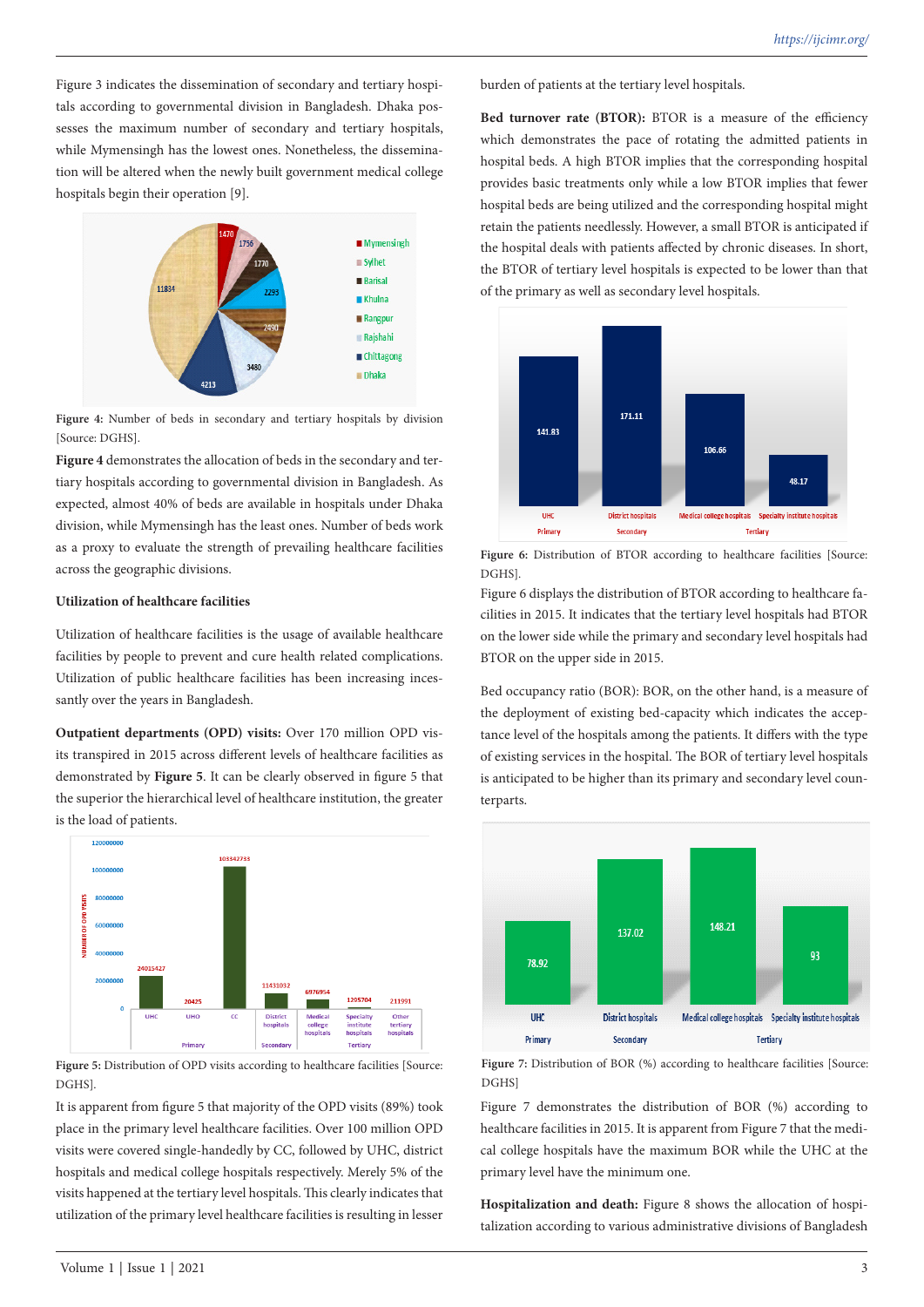in 2015.



Figure 8: Distribution of BOR (%) according to healthcare facilities [Source: DGHS]

As it can be seen in Figure 8, nearly 23% of overall admissions took place in Dhaka division which was the highest one while around 6% of overall admissions took place in Barisal division which was the lowest one in terms of hospitalization.

Figure 9 illustrates the distribution of deaths according to healthcare facilities in 2015. Around 105855 deaths were registered in the hospitals under the three different levels against 5711641 admitted patients indicating an overall death rate of 1.85% against admission [9].



Figure 9: Distribution of deaths according to healthcare facilities [Source: DGHS].

As Figure 9 shows, around 69% of the overall deaths were registered at the tertiary level hospitals while about 24% of the overall deaths were registered at the secondary level hospitals and about 7% were registered at the secondary level hospitals.

Childbirth practices: **Figure 10** demonstrates the distribution (%) of normal, assisted, and cesarean childbirths according to healthcare facilities in 2015. Majority of the childbirths happened in UHC (90%), followed by district hospitals (7.7%), and medical college hospitals (2.3%) in 2015 [9].



Figure 10: Distribution (%) of normal, assisted, and cesarean childbirths according to healthcare facilities [Source: DGHS].

Figure 10 shows that UHC were responsible for most of the cesarean childbirths (88.8%) while only 2.9% cesarean childbirths happened in medical college hospitals. Analogous results can be observed for assisted and cesarean childbirths as well.

#### **Conclusion**

Bangladesh is constantly enhancing many of its health-related indicators. The country has attained most of the points of Millennium Development Goals (MDGs) successfully on time and is looking ahead to achieve Sustainable Development Goals (MDGs) inside 2030. Hence, the upcoming years are going to be very crucial for the respective authorities of the nation. This study will provide a real illustration of whole public healthcare system in the country. It will enable the respective agencies to recognize all the limitations in the existing system as well. This study also underlines various crucial facts concerning the utilization of public healthcare facilities in Bangladesh. The prevailing challenges requires to be resolved for exalting the system so that the disadvantaged and predisposed citizens can attain proper healthcare facilities. The health sector in the nation demands a robust management desperately to fabricate and execute effectual policies. The government needs to come up with calculated purposes and determination to renovate the public healthcare facilities in Bangladesh.

# **References**

1. Ahmmed MM, Anee SA, Babu MA, Salim ZR, Shohel M, Babu JA, Darda MA. Disparities in Maternal and Newborn Health Interventions in Bangladesh: Evidence from the latest Demographic and Health Survey. Annals of Tropical Medicine and Public Health. 2020;23:231-639.

2. BDHS Bangladesh Demographic and Health Survey 2017-18. National Institute of Population Research and Training (NIPORT), Dhaka. 2018.

3. Ahmmed MM, Babu MA, Ferdosy J. Direct and indirect effects of COVID-19 on maternal and child health in Bangladesh. Journal of Statistics and Management Systems. 2021;24(1):175-192.

4. Hossain A. Utilization of antenatal care services in Bangladesh: an analysis of levels, patterns, and trends from 1993 to 2007. Asia-Pacific journal of public health. 2010;22(4):395-406.

5. Haider M, Rahman M, Moinuddin M, Rahman A, Ahmed S, Khan M. Impact of maternal and neonatal health initiatives on inequity in maternal health care utilization in Bangladesh. PLoS ONE. 2017;12(7):1-15.

6. BMMS Bangladesh Maternal Mortality and Health Care Survey 2016. National Institute of Population Research and Training (NI-PORT), Dhaka. 2016.

7. Ahmmed M Factors Associated with Safe Delivery Practice in Bangladesh. International Journal of Health Preference Research (IJHPR). 2017;5-24.

8. Rahman R Shrinking the state: the rise of private sector healthcare in Bangladesh. Journal of International Development. 2020;32(5):717-